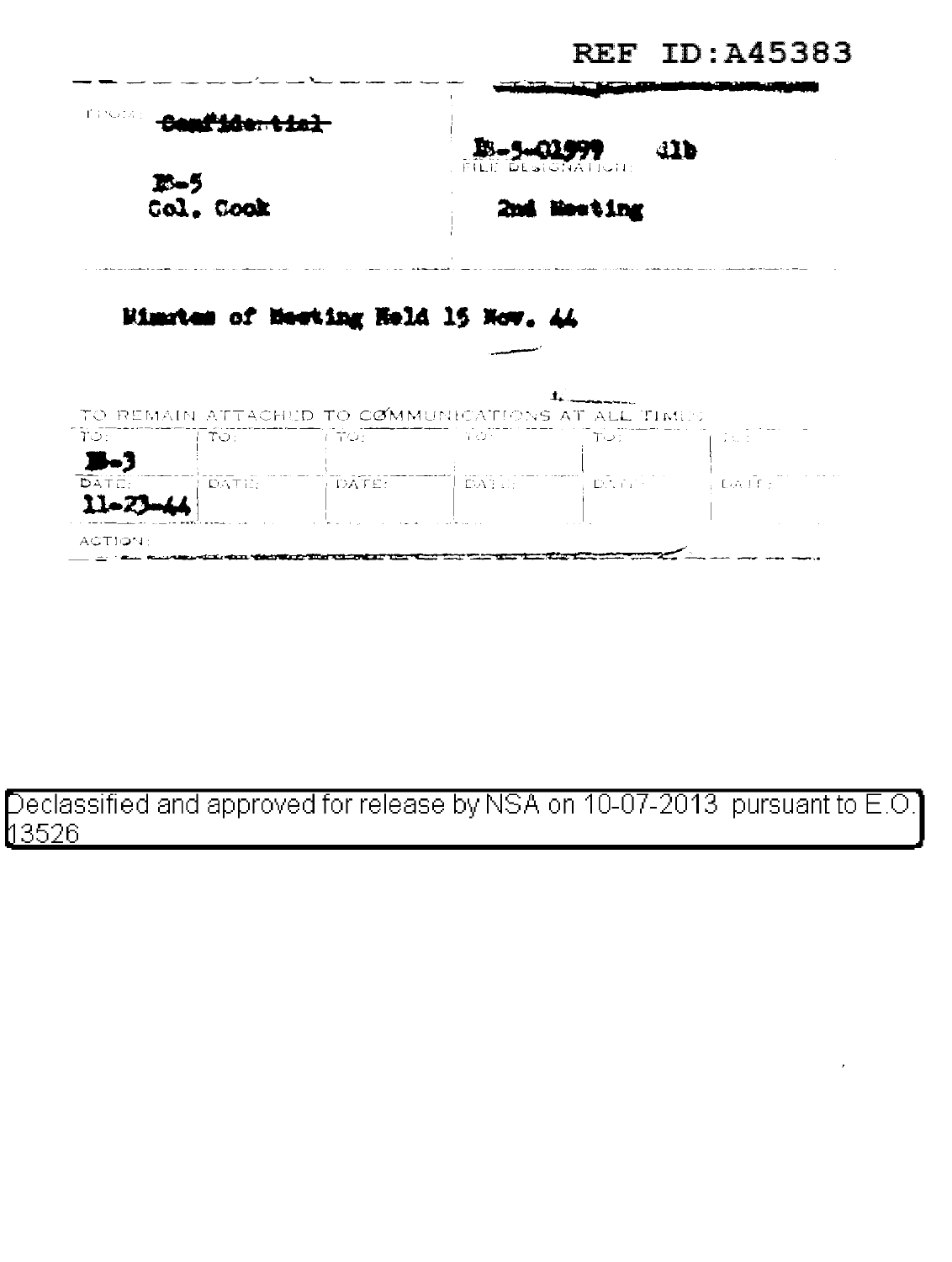## OPERATING SERVICES DIVISION EXECUTIVE COMMITTEE

**CONFIDENTIAL** 

<u>REE ID:A45383</u>

 $\eta_1$ 

## Minutes of Meeting Held

## 15 November 1944

1. Film Salvage: With reference to film salvage, the Chief of Laboratory Branch reported that at the present time, such salvage was impracticable, but that the study of the matter would be continued and the Salvage Officer would be kept informed concerning the possibility of future salvage of film material.

2. Enlisted Personnel: Colonel Cook reported on the status of enlisted personnel at Arlington Hall Station. He pointed out that the Commanding Officer desired that a careful check be made concerning the duties of enlisted men, and that those performing translating and cryptanalytic duties have priority inscfar as retention of them at this station is concerned. Colonal Cook recommended that each Branch Chief be prepared to justify the enlisted men within his Branch.

3. Officer Personnel: Colonel Cook stated that a study of Tables of Organisations and allocation of officer personnel to the Branches was being undertaken and would be coordinated with the Branches concerned.

4. Operations Activities: It was recommended that the Branch Chiefs take a more active interest in supervisors and personnel participating in the operations of the Branches.

5. Operating Services Division Executive Committee: It was pointed out that due to the fact that the Commanding Officer desired to receive a copy of the minutes of the Operating Services Executive Committee Meeting, and that copies would be furnished to the Divisions for their information, a formal record would be kept of the minutes.

6. Plan for Civil Censorship in Japan: For the information of the  $\hat{J}$ members of the committee, it was reported that the Chief of the Develorment Branch has been designated a member of the committee set up to draw up a plan of the Civil Censorship in Japan, particularly involving secret inks and open codes.

7. SIGSALY: The Chief of the Communications Branch inquired whether or not any study should be undertaken concerning SIGSALY material available at Vint Hill Farms Station. Colonel Cook indicated that the matter would be looked into and advise the Chief of the Communications Branch concerning any action necessary.

8. IBM Cards: The problem was presented concerning the practicability and security aspects involved in shredding IBM cards. After discussion of the matter, it was recommended that disposal of the ca rds in the vat of the District of Columbia Paper Manufacturing Company be investigated.

CONFIDENTIAL